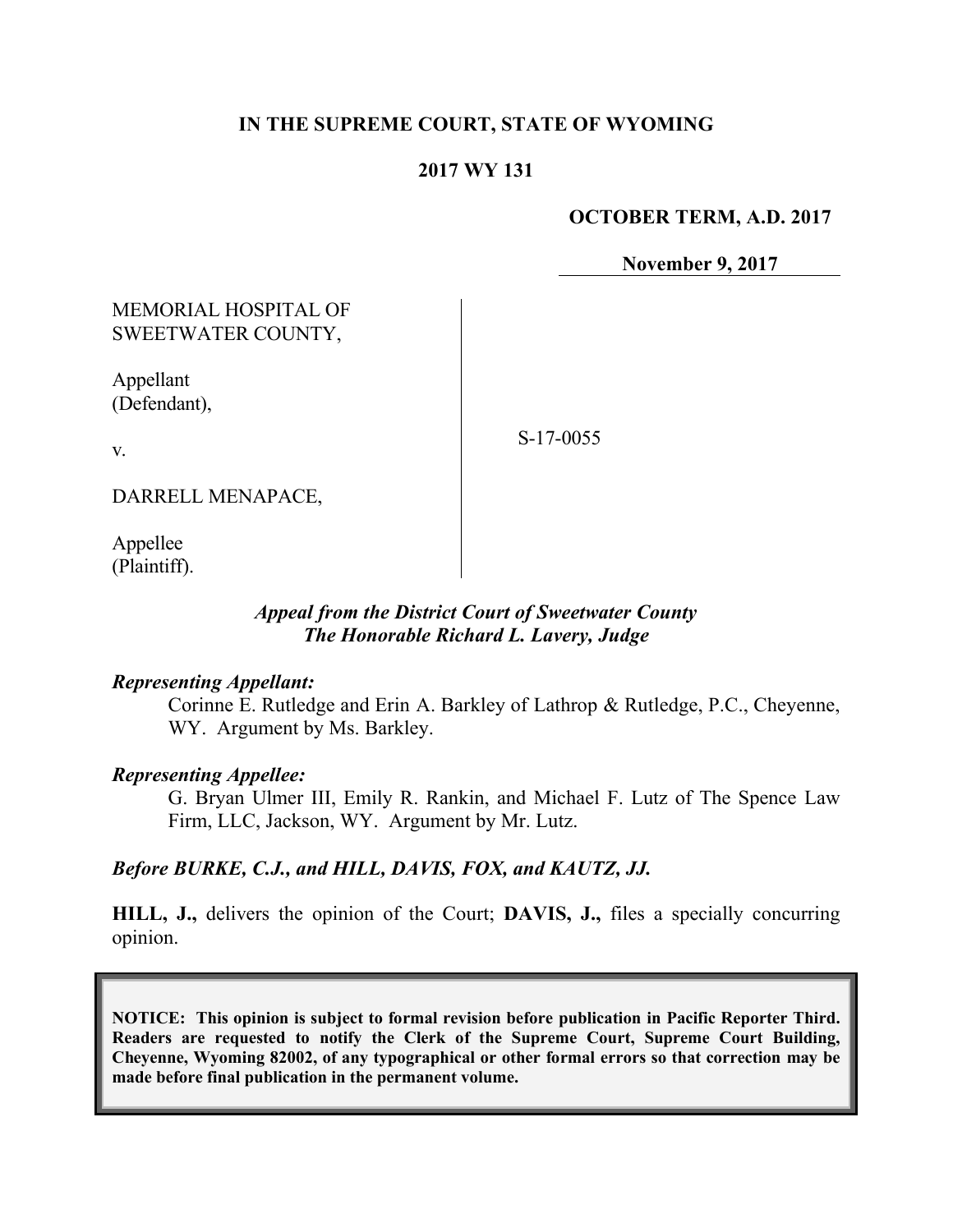#### **HILL,** Justice.

[¶1] Darrell Menapace filed a medical malpractice complaint against Memorial Hospital of Sweetwater County (the Hospital) alleging the Hospital was vicariously liable for the acts or omissions of a physician who worked at the hospital as an independent contractor. The Hospital moved for summary judgment on the ground that the physician was not a Hospital employee and the Hospital was therefore immune from liability for his acts or omissions. The district court found that the Hospital waived its immunity by purchasing liability insurance and on that basis denied the Hospital's summary judgment motion. We reverse.

#### **ISSUE**

[¶2] The Hospital states the issue on appeal as:

Was Memorial Hospital of Sweetwater County "legally responsible" for the acts or omissions of alleged ostensible agent Dr. Lin Miao at the time of the treatment at issue, such that it waived its immunity to ostensible agency claims under the insurance exception at Wyo. Stat. Ann. § 1- 39-118(b)?

## **FACTS**

[¶3] Memorial Hospital of Sweetwater County is a government entity operating in Rock Springs, Wyoming. The Hospital carries a liability insurance policy, issued by UMIA Insurance, Inc. (the UMIA Policy), which includes the following coverage for medical professional liability claims against the Hospital:

> UMIA agrees to pay on behalf of the **insured** all sums which the **insured** shall become legally obligated to pay as **damages** because of any **claim** or **claims** \* \* \* arising out of the performance of **medical professional services** rendered or which should have been rendered \* \* \* by the **insured** or any person for whose acts or omissions the **insured** is legally responsible. (emphasis in original to indicate defined policy  $terms)^{1}$

Locum tenens means a healthcare worker temporarily employed by the **named insured** and serving in the place of an individual **insured** 

<sup>&</sup>lt;sup>1</sup> The UMIA Policy defines "insured" to mean the named insured, which is the Hospital, and, relevant to our consideration, the Hospital's employees. The Policy's Individual Coverage Endorsement amends the definition of "insured" to include a locum tenens, which the endorsement defines as: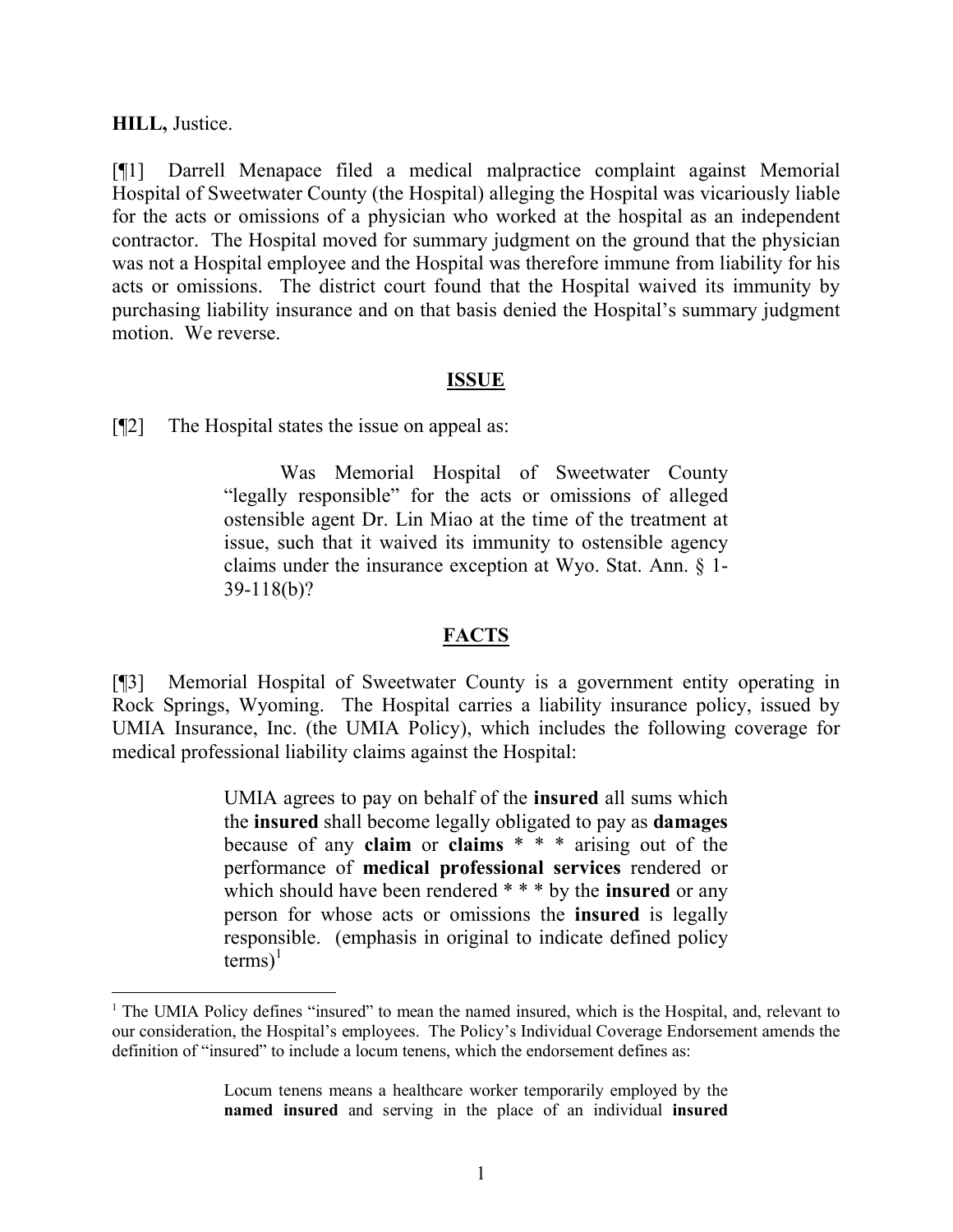[¶4] In 2012, the Hospital entered into a contract with EmCare, Inc., which provided that for a period of three years, EmCare would be the exclusive provider of hospitalist physician services for the Hospital. One of the hospitalist physicians provided pursuant to that contract was Dr. Lin Miao. Dr. Miao was not an EmCare employee, but was a locum tenens physician provided by EmCare to cover EmCare shifts at the Hospital.<sup>2</sup>

[¶5] On June 6, 2013, Darrell Menapace was admitted to the Hospital with complaints of numbness and cramping in his legs and an inability to walk and was seen by Dr. Miao. Dr. Miao did not request a vascular consult and discharged Mr. Menapace on June 8, 2013. On June 11, 2013, Mr. Menapace saw a nurse practitioner, Angela Slinden, who scheduled him for a vascular consult to take place two and a half days later. On June 12, 2013, Mr. Menapace self-referred to the University of Utah where he was diagnosed with acute limb ischemia, sepsis, and acute renal failure, and underwent emergent bilateral above the knee amputations.

[¶6] On May 6, 2015, Mr. Menapace filed a complaint against the Hospital, Dr. Miao, and Angela Slinden.<sup>3</sup> Mr. Menapace's claims against the Hospital included, among others, a claim for vicarious liability for Dr. Miao's care and treatment of Mr. Menapace. The Hospital answered the complaint and asserted several affirmative defenses, including: the Hospital is not liable for actions of independent contractors; the Hospital is not liable for actions of ostensible agents; and the Hospital is a governmental entity immune from the claims against it.

[¶7] On June 30, 2016, the Hospital moved for partial summary judgment against Mr. Menapace's vicarious liability claims. In support of the motion, the Hospital asserted that under the Wyoming Governmental Claims Act (WGCA), the Hospital "cannot be held vicariously liable for the acts of a physician who was not its employee." On November 7, 2016, the district court issued an order denying the Hospital's motion. The court concluded that the Hospital's purchase of liability insurance, and in particular its coverage for "any person for whose acts or omissions" the Hospital "is legally responsible," acted as a waiver of its immunity and extended its liability under the

> scheduled on this endorsement, provided that the locum tenens does not provide **medical professional services** at the same time as the **insured** a (sic) healthcare worker being replaced.

 $\overline{a}$ 

<sup>&</sup>lt;sup>2</sup> The record indicates Dr. Miao was a locum tenens physician, arranged by EmCare through another entity, Barton Associates, to cover EmCare shifts.

<sup>&</sup>lt;sup>3</sup> Angela Slinden was an employee of Hunter Family Medical Clinic in Rock Springs, and the complaint contained no allegation that she was affiliated with the Hospital. Mr. Menapace settled his claims against Ms. Slinden, and she is no longer a party to the case.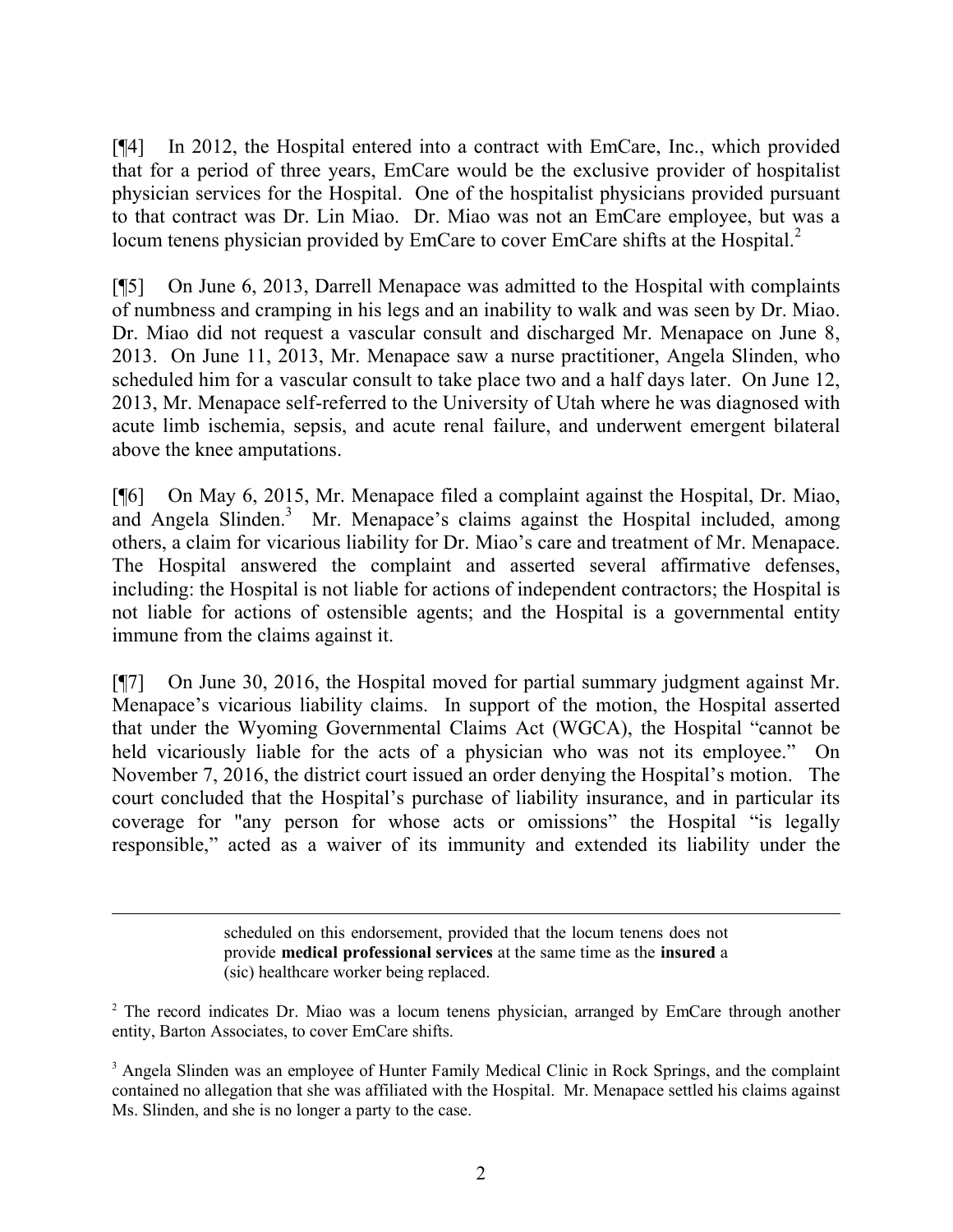WGCA to include liability for the acts or omissions of the Hospital's apparent agents, including Dr. Miao.

[ $[$ [8] On December 7, 2016, the Hospital filed a timely Notice of Appeal to this Court.<sup>4</sup>

## **STANDARD OF REVIEW**

[¶9] We review the district court's summary judgment ruling de novo:

We review a grant of summary judgment deciding a question of law de novo. *Sky Harbor Air Serv., Inc. v. Cheyenne Reg'l Airport Bd.*, 2016 WY 17, ¶ 40, 368 P.3d 264, 272 (Wyo. 2016). In doing so, "We review a summary judgment in the same light as the district court, using the same materials and following the same standards." *Thornock v. PacifiCorp*, 2016 WY 93, ¶ 10, 379 P.3d 175, 179 (Wyo. 2016) (quoting *Rogers v. Wright*, 2016 WY 10, ¶ 7, 366 P.3d 1264, 1269 (Wyo. 2016)). "No deference is accorded to the district court on issues of law, and we may affirm the summary judgment on any legal grounds appearing in the record." *Cont'l Western Ins. Co. v. Black*, 2015 WY 145, ¶ 13, 361 P.3d 841, 845 (Wyo. 2015). "The summary judgment can be sustained only when no genuine issues of material fact are present and the moving party is entitled to judgment as a matter of law." *Id*. \* \* \*

*Halling v. Yovanovich*, 2017 WY 28, ¶ 12, 391 P.3d 611, 616 (Wyo. 2017).

l

[¶10] This appeal requires that we interpret an insurance policy, which is a question of law for this Court. *North Fork Land & Cattle, LLLP v. First Am. Title Ins. Co.*, 2015 WY 150,  $\P$  10, 362 P.3d 341, 345 (Wyo. 2015). We interpret insurance policies in the same manner as any other contract. *North Fork Land & Cattle*, ¶ 14, 362 P.3d at 346. Our review begins with the document's plain language, and

> we interpret the contract as a whole and read each provision in light of the others to find the plain meaning. We avoid interpreting provisions in a way that makes the other provisions inconsistent or meaningless. Finally, "[b]ecause we use an objective approach to interpret contracts, evidence

<sup>&</sup>lt;sup>4</sup> The denial of a defendant's summary judgment motion is generally not an appealable order, but we have recognized an exception for denials based on a claim of government immunity. *Campbell County Mem'l Hosp. v. Pfeifle*, 2014 WY 3, ¶ 12, 317 P.3d 573, 576-77 (Wyo. 2014).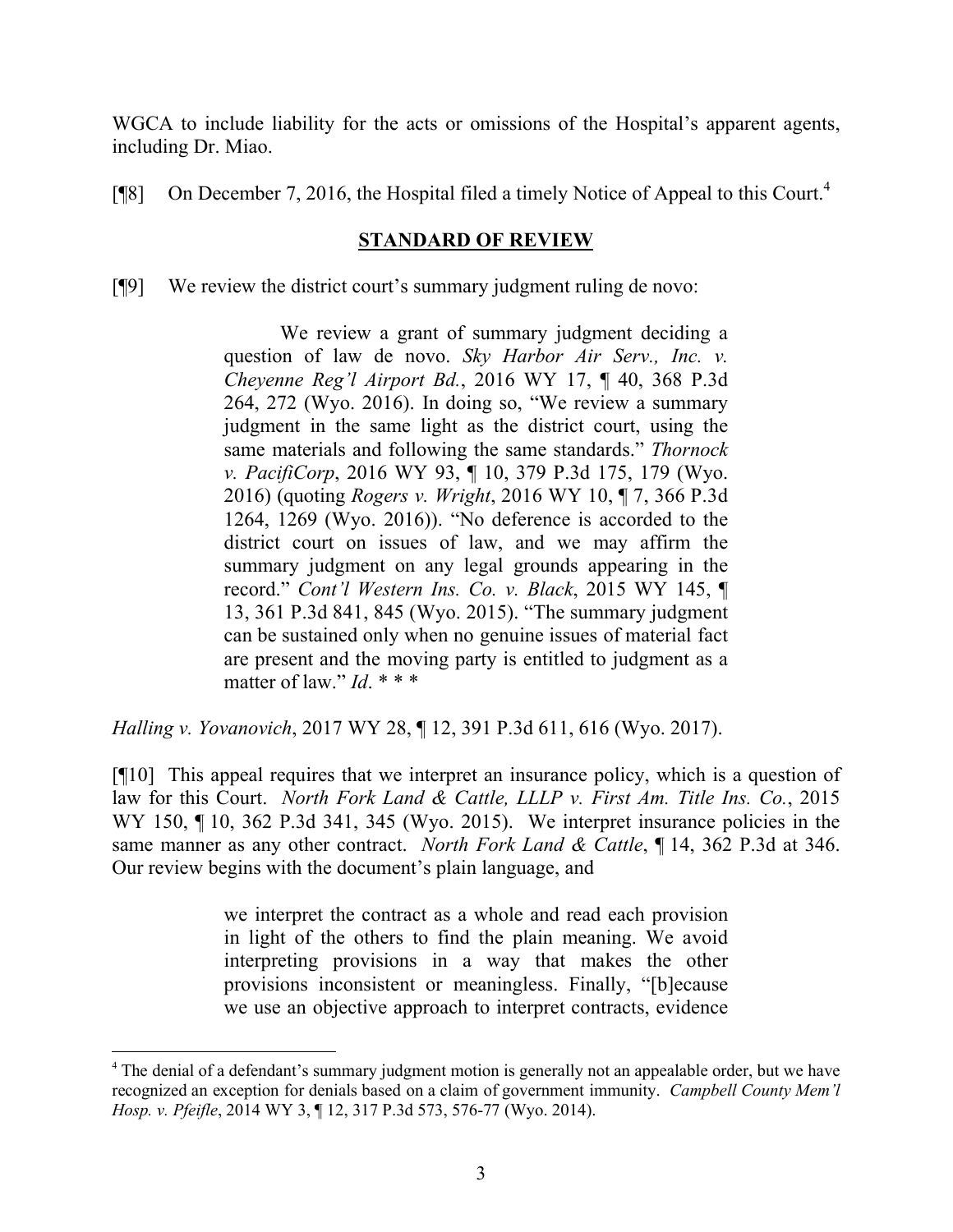of the parties' subjective intent is not relevant or admissible in interpreting a contract."

*Gumpel v. Copperleaf Homeowners Ass'n, Inc.*, 2017 WY 46, ¶ 29, 393 P.3d 1279, 1290 (Wyo. 2017) (quoting *Thornock v. PacifiCorp*, 2016 WY 93, ¶ 13, 379 P.3d 175, 180 (Wyo. 2016)).

## **DISCUSSION**

[¶11] The question on summary judgment, and now on appeal, is whether the Hospital is vicariously liable for the acts or omissions of its apparent agent, Dr. Miao, in his treatment of Mr. Menapace.<sup>5</sup> Although a hospital generally is vicariously liable for the acts or omissions of its apparent agents, *Sharsmith v. Hill*, 764 P.2d 667, 671-72 (Wyo. 1988), we have held that a county hospital, as a governmental entity, is immune under the WGCA from liability for the acts or omissions of an apparent agent. *Pfeifle*, ¶ 26, 317 P.3d at 580. The WGCA does, however, allow a governmental entity to purchase liability insurance "covering liability which is not authorized by [the WGCA]" and to thereby extend its liability to the extent of that coverage. Wyo. Stat. Ann. § 1-39- 118(b)(i) (LexisNexis 2017). Our task on appeal is to determine whether the district court correctly concluded that the UMIA Policy acted to extend the Hospital's liability to include liability for its apparent agents.

[¶12] Because we are concerned here with a county hospital, we begin our review of the district court's decision with the WGCA and its operation. We will then turn to the UMIA Policy to determine whether it operated to extend the Hospital's liability under the WGCA.

# **A. Hospital's Liability under the WGCA**

l

[¶13] In this appeal, we are concerned with the tort liability that the WGCA imposes on governmental entities and with the WGCA provisions authorizing governmental entities to purchase insurance. We begin with the provisions imposing tort liability. The WGCA provides:

> A governmental entity and its public employees while acting within the scope of duties are granted immunity from liability *for any tort except as provided by W.S. 1-39-105 through 1- 39-112*.

<sup>&</sup>lt;sup>5</sup> The Hospital disputes that Dr. Miao was the Hospital's apparent agent, but for the sake of argument, the Hospital has agreed to assume that Dr. Miao was the Hospital's apparent agent when he treated Mr. Menapace.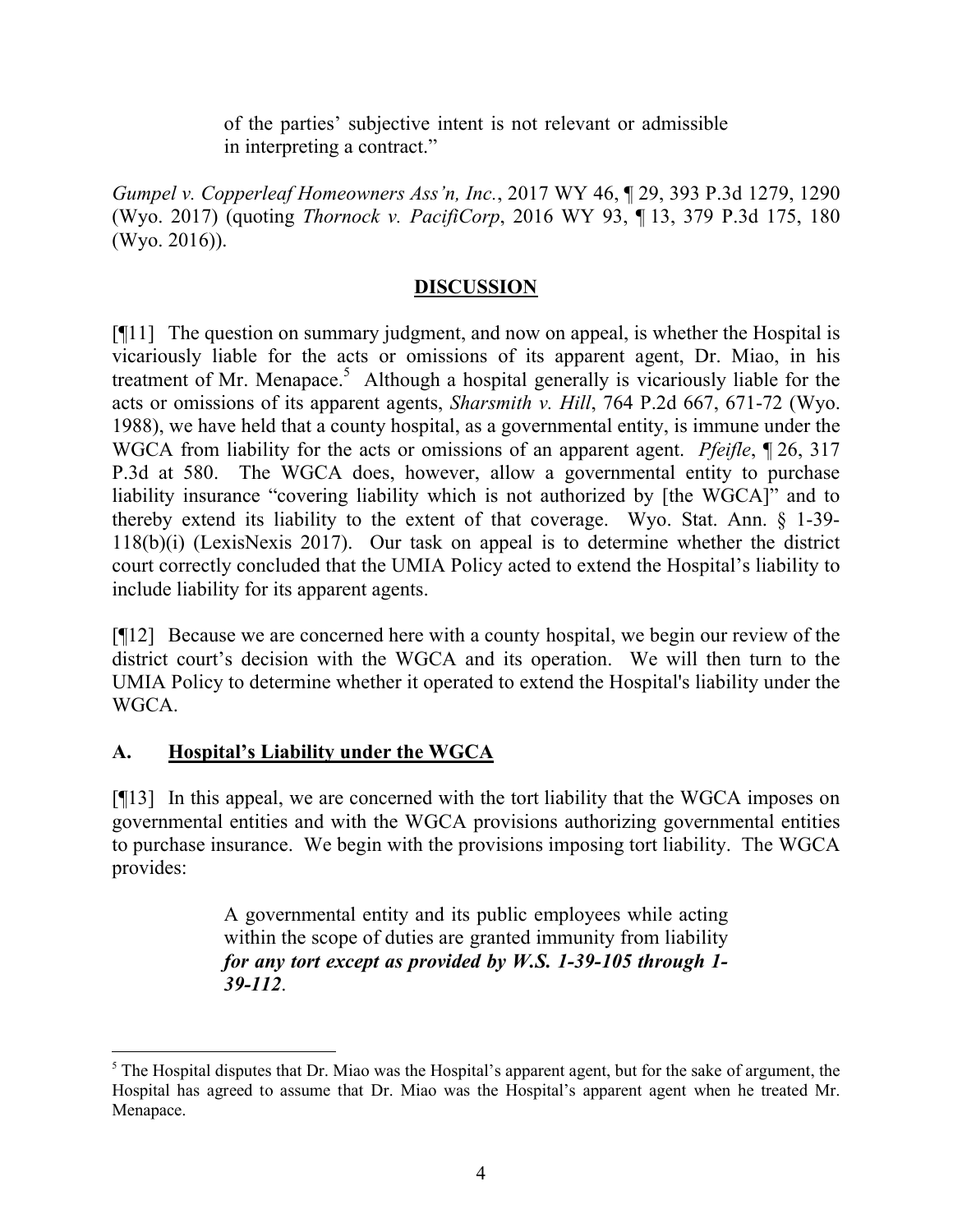Wyo. Stat. Ann. § 1-39-104(a) (LexisNexis 2017) (emphasis added).

[¶14] This Court has long recognized that the WGCA is a "close-ended" claims act, meaning "a claim is barred unless it falls within one of the statutory exceptions." *Pfeifle*, ¶ 20, 317 P.3d at 579 (citing cases). The statutory exceptions identified in section 104(a) specifically define a governmental entity's liability in particular areas of governmental operations, including: operation of motor vehicles, aircraft or watercraft (§ 105); operation or maintenance of any building, recreation area, or public park (§ 106); operation of airports (§ 107); operation of public utilities and services (§ 108); operation of public hospital or outpatient health care (§ 109); negligence of health care providers who are public employees or providing service to a state institution or county jail  $(\S 110)^6$ ; and tortious conduct of peace officers  $(\S 112)$ . Wyo. Stat. Ann.  $\S \S 1-39-105$ through 112 (LexisNexis 2017).<sup>7</sup>

[¶15] As is made clear by section 104 of the WGCA, sections 105 through 112 are the provisions of the Act that create exceptions to immunity and define a governmental entity's liability. The other WGCA provision we must consider is section 118, which authorizes any governmental entity to purchase liability insurance to cover "all or any portion" of the liability imposed under the WGCA. Wyo. Stat. Ann. § 1-39-118(b). Section 118(b) further provides, in relevant part:

> (b) A governmental entity is authorized to purchase liability insurance coverage covering any acts or risks including all or any portion of the risks provided under this act. *Purchase of liability insurance coverage shall extend the governmental entity's liability as follows*:

(i) If a governmental entity has insurance coverage either exceeding the limits of liability as stated in this section *or covering liability which is not authorized by this act, the governmental entity's liability is extended to the coverage*[.]

Wyo. Stat. Ann. § 1-39-118(b)(i) (LexisNexis 2017) (emphasis added).

<sup>&</sup>lt;sup>6</sup> In *Pfeifle*, we held that the liability for public hospitals and health care providers does not impose liability for the acts or omissions of non-employees of a governmental hospital unless the hospital or health care provider is providing service to a state institution or county jail. *Pfeifle*, ¶¶ 25-27, 317 P.3d at 579-80.

<sup>&</sup>lt;sup>7</sup> Wyo. Stat. Ann. § 1-39-111 was repealed in 1986. Laws 1986, ch. 89, § 3.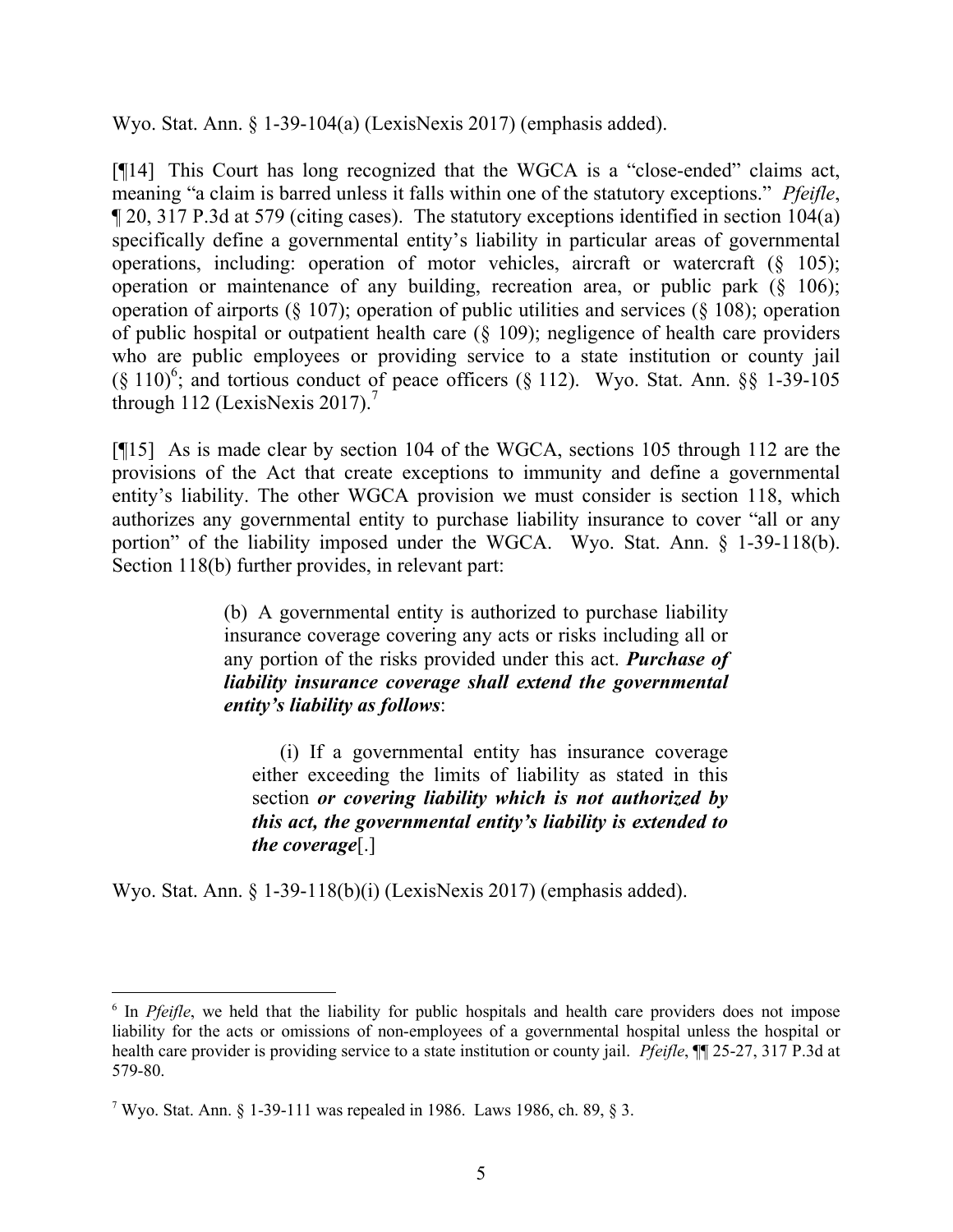[¶16] Against this backdrop of the WGCA provisions defining governmental liability and allowing a governmental entity to purchase liability insurance, we turn to our consideration of the UMIA Policy and its effect on the Hospital's liability.

# **B. The Hospital's Liability Insurance Policy (UMIA Policy)**

[¶17] The disputed provision of the UMIA Policy provides coverage for "any claim or claims \* \* \* arising out of the performance of medical professional services rendered or which should have been rendered \* \* \* by the insured or by any person for whose acts or omissions the insured is legally responsible." The parties' disagreement centers on the phrase "any person for whose acts or omissions the insured is legally responsible." Mr. Menapace contends, and the district court agreed, that the term "legally responsible" extends the Hospital's liability to the acts or omissions of any person for which any other hospital would be legally responsible, such as an apparent agent. The Hospital, on the other hand, contends that the term "legally responsible" is not an extension of the Hospital's liability at all and is a reference solely to the Hospital's liability under the WGCA. We agree with the Hospital.

[¶18] To determine the extent of the Hospital's coverage under the UMIA Policy, we must determine who qualifies as any person for whose acts or omissions the Hospital is "legally responsible."<sup> $\delta$ </sup> This Court has interpreted the term "legally responsible" to be generally synonymous with the terms legally liable or legally obligated.

> "Liable" means "responsible." *Bostick v. Usry*, 221 Ga. 647, 146 S.E.2d 882 (1966); *Thorgaard Plumbing & Heating Co. v. County of King*, 71 Wash.2d 126, 426 P.2d 828 (1967); *Penn v. Commercial Union Fire Insurance Company of New York*, 233 Miss. 178, 101 So.2d 535 (1958); *Holmes v. Blue Bird Cab*, 227 N.C. 581, 43 S.E.2d 71 (1947).

> " \* \* \* 'Liability' is defined by Black's Law Dictionary to be 'the state of being bound or obliged in law or justice to do, pay, or make good something; legal responsibility.' Webster defines it to be 'the state of being bound or obliged in law or justice; responsibility.' Bouvier defines it to be 'responsibility; the state of one who is bound in law and justice to do something which may be enforced by action.' \*

 $\overline{a}$ 

<sup>&</sup>lt;sup>8</sup> Neither party contends that this term is ambiguous, and since the term is readily definable and not subject to varying meanings, we likewise find no ambiguity. *See North Fork Land & Cattle*, ¶ 14, 362 P.3d at 346 (quoting *Doctors' Co. v. Ins. Corp. of America*, 864 P.2d 1018 at 1023–24 (Wyo. 1993)) (ambiguity will be found only if insurance policy language is capable of more than one reasonable interpretation).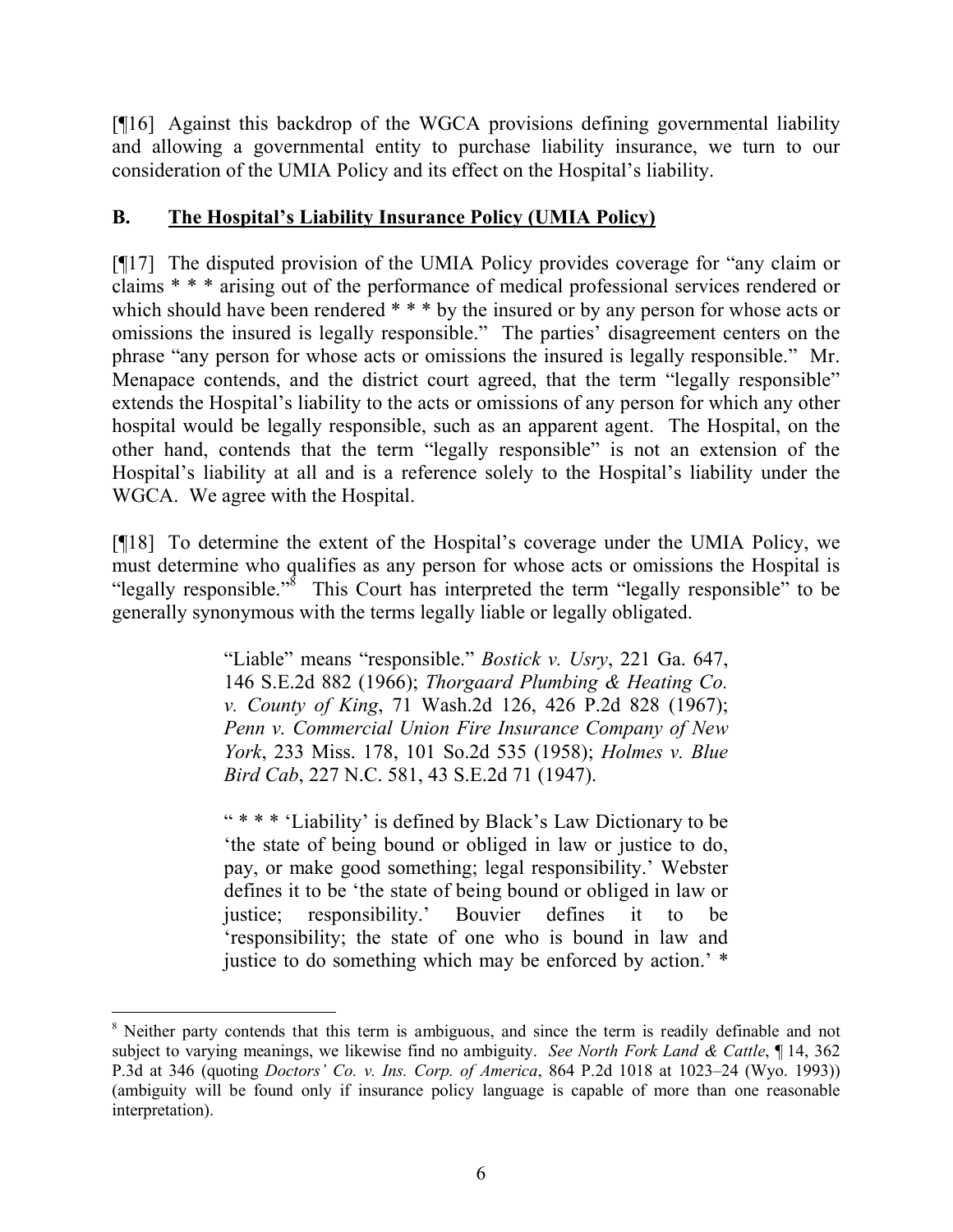\* \* " *Benge's Adm'r v. Bowling*, 106 Ky. 575, 51 S.W. 151 (1899).

*Wyo. Bank and Trust Co. v. Waugh, 606 P.2d 725, 730 (Wyo. 1980).*<sup>9</sup>

[¶19] Paraphrased, then, the UMIA Policy covers claims against the Hospital for its acts or omissions, as the insured, and for the acts or omissions of any person for whose acts or omissions the Hospital is legally liable. Because the Hospital is a governmental entity, and its legal liability is defined and limited by the WGCA, we must conclude the use of the phrase "any person for whose acts or omissions" the Hospital "is legally responsible" in the UMIA Policy does no more than provide coverage for the Hospital's liability under the WGCA. The coverage is not an expansion of the Hospital's liability.

[¶20] The district court rejected this interpretation for a number of reasons. First, the court found the interpretation to be circular, stating that "[u]nder [this] interpretation, [the Hospital] is immune if there is no coverage and there is no coverage (the insurance exception does not apply) if [the Hospital] is immune (if it is not "legally responsible")." Second, the court found the interpretation "ignores the purpose of insurance under the [WGCA]: not only to cover risks for which the exceptions to immunity are provided under the [WGCA], but also to extend the governmental entity's liability." Third, the court reasoned:

> \* \* \* The Hospital doesn't explain whose negligence, other than apparent agents, could be covered by the term "arising out of the performance of **medical professional services** rendered or which should have been rendered . . . by any person [other than the insured] for whose acts or omissions the **insured** is legally responsible." This provision unambiguously provides a hospital coverage for the professional negligence of its apparent agents. The Hospital's interpretation would render it meaningless. [Emphasis in original.]

[¶21] We reject the district court's reasoning as contrary to the structure and terms of the WGCA. First, the court's view that there is a circularity in referring to the WGCA to determine whether the Hospital is "legally responsible" is based on an incorrect assumption that section 118(b)(i) is itself an exception to immunity or creates liability. The exceptions to immunity are the WGCA provisions that actually impose liability sections 105 through 112. Section 118(b)(i) itself neither imposes liability nor creates an exception to immunity. It instead allows a governmental entity the choice to extend its

<sup>&</sup>lt;sup>9</sup> The meaning we give the term "legally responsible" is not materially different from the parties' agreed upon dictionary definition of "liable to be called on to answer."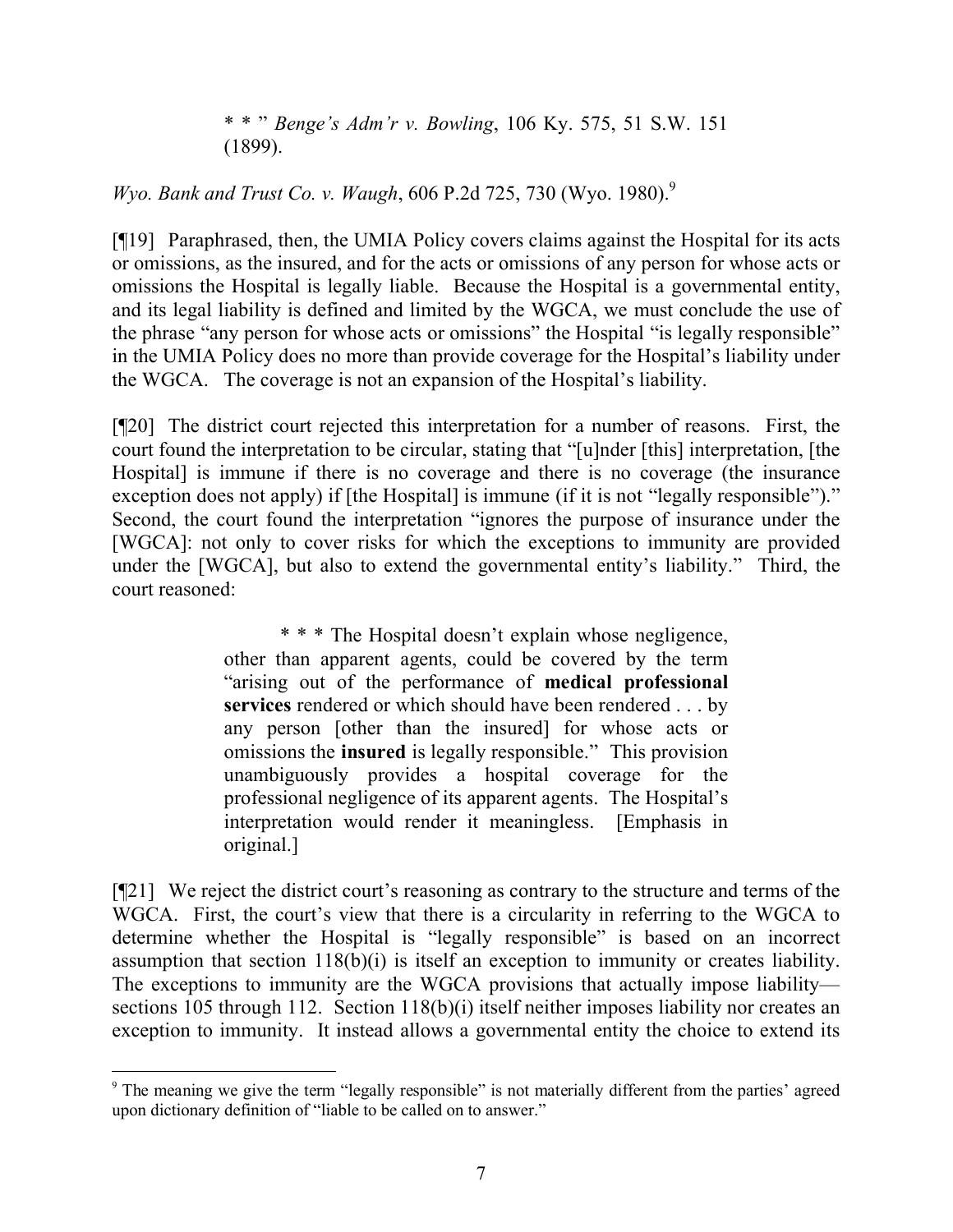liability. It follows that if an insurance policy covers claims for which a governmental entity has "legal responsibility," or "legal liability," that coverage is referencing the entity's existing liability as defined in the WGCA, or as expressly extended in the insurance policy.

[¶22] For similar reasons, we reject the district court's assertion that limiting coverage under the UMIA Policy to the Hospital's liability under the WGCA ignores section 118's purposes. The district court starts from a faulty premise by characterizing section 118 as having a dual purpose of providing coverage for liability under the WGCA and extending that liability. These purposes could be attributed to section 118 if it mandated coverage and mandated extended coverage, but it does not.

[¶23] Section 118(b) allows a governmental entity to purchase liability insurance to cover "all or any portion" of its liability under the WGCA, and Section 118(b)(i) allows a governmental entity to extend its liability to the extent of coverage. Both aspects of Section 118 are entirely permissive. A governmental entity may elect to purchase insurance or not, extend its liability or not. It thus does not run afoul of section 118 or its aims if a governmental entity purchases liability insurance that does not extend its liability or if an insurance policy is interpreted to cover only that liability found in WGCA sections 105 through 112.

[¶24] With respect to the district court's final observation, that our interpretation renders meaningless the coverage for "any person for whose acts or omissions" the Hospital "is legally responsible," we again disagree. This language may very well be a "belt and suspenders" approach to coverage, making allowance for the possibility that the WGCA may be amended or judicially interpreted to expand the Hospital's liability beyond the acts or omissions of its employees. Additionally, section 110(a) of the WGCA provides:

> A governmental entity is liable for damages resulting from bodily injury, wrongful death or property damage caused by the negligence of health care providers who are employees of the governmental entity, including contract physicians, physician assistants, nurses, optometrists and dentists who are providing a service for state institutions or county jails, while acting within the scope of their duties.

Wyo. Stat. Ann. § 1-39-110(a) (LexisNexis 2017).

[¶25] It is not inconceivable that the Hospital could provide services covered by this liability, such as services to a county jail. Were such services provided, the category of persons for whose acts or omissions the Hospital is legally responsible may in turn be enlarged. We understand the speculative nature of our observations, and we do not purport to state with any certainty what liability the "any person" coverage is intended to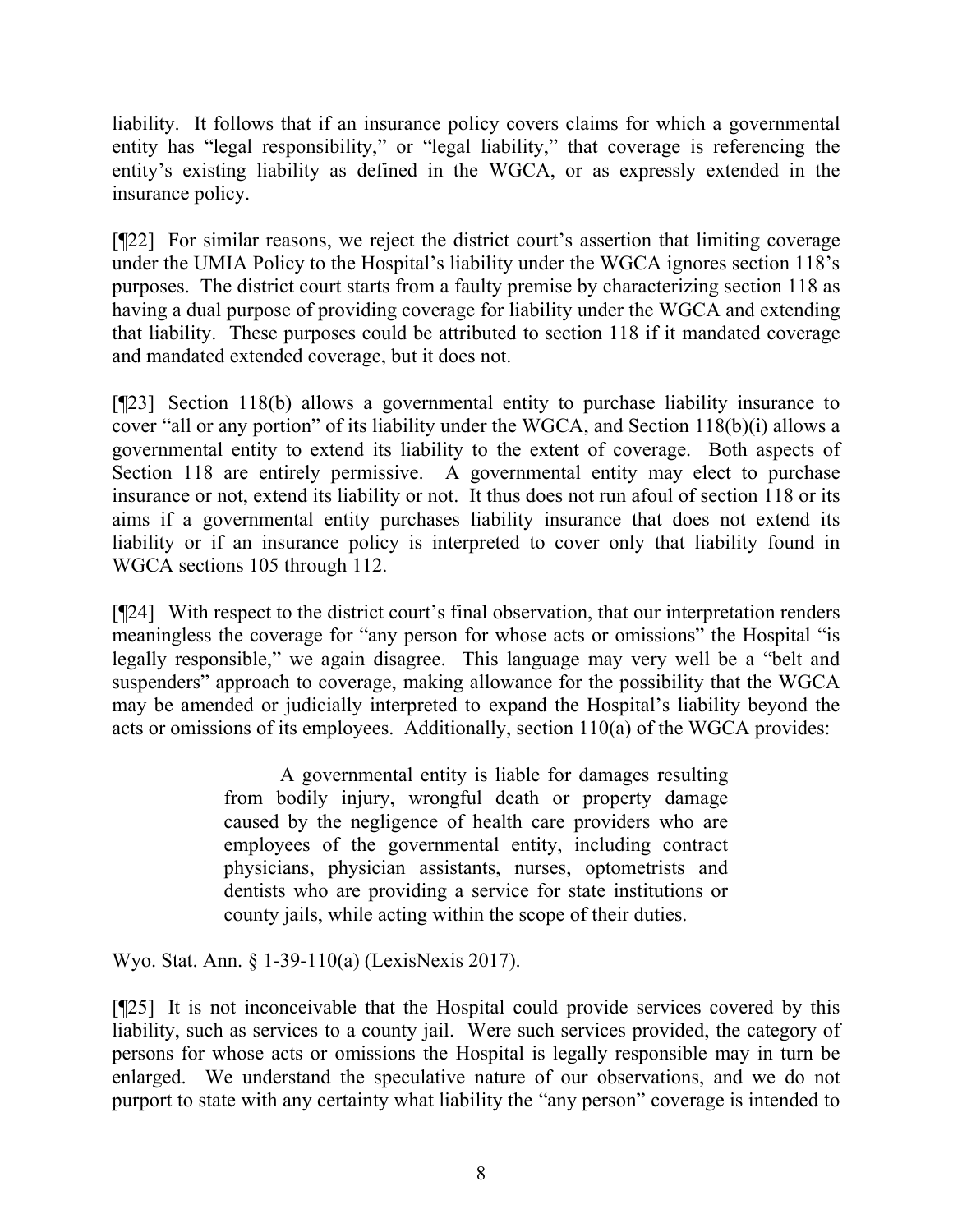cover. Our point is only that the language is not rendered meaningless by declining to read the term "apparent agents" into the coverage for "any person whose acts or omissions the insured is legally responsible."

[¶26] In reaching this conclusion, we must again emphasize that a government entity's purchase of liability insurance is not an absolute or complete waiver of immunity. The purchase of insurance extends liability only to the extent of the insurance coverage. Wyo. Stat. Ann. § 1-39-118(b)(i) (LexisNexis 2017). With enactment of the WGCA, the Wyoming legislature clearly defined a governmental entity's legal liability, and if a governmental entity's insurance does no more than cover claims for which the entity is "legally liable," or "legally responsible," we are unwilling to read additional terms into that coverage to expand the entity's liability. The UMIA Policy could easily have used the terms "apparent agent" or "independent contractor," or both, in defining the Hospital's coverage. Instead, it provided coverage for "any person for whose acts or omissions" the Hospital "is legally responsible." Such language does not extend the Hospital's liability and instead does no more than cover the Hospital's existing liability under the WGCA.

[¶27] Finally, we note that our conclusion in this matter does not run afoul of the balance the Wyoming legislature sought to strike between protecting public resources and compensating persons injured by a governmental entity. See Wyo. Stat. Ann. § 1-39- 102(a) (LexisNexis 2017). In *Pfeifle*, we observed:

> \* \* \* [T]he legislature's decision to exclude most independent contractors from the definition of "public employees" under the WGCA is perfectly consistent with the purposes of the Act. In promulgating the Act, the legislature recognized the unfairness of precluding a plaintiff's claim against a governmental entity in situations where the government provides services "not available through private parties." Wyo. Stat. Ann. § 1–39–102 (LexisNexis 2013). When an independent contractor or private party provides the services that injure the plaintiff, however, the plaintiff can maintain a direct cause of action against that private party unconstrained by the doctrine of sovereign immunity. The inequities that prompted the legislature to enact the WGCA simply do not apply when the plaintiff has a claim she can bring against the party that actually provided the services.

*Pfeifle*, ¶ 26, 317 P.3d at 580. n.2.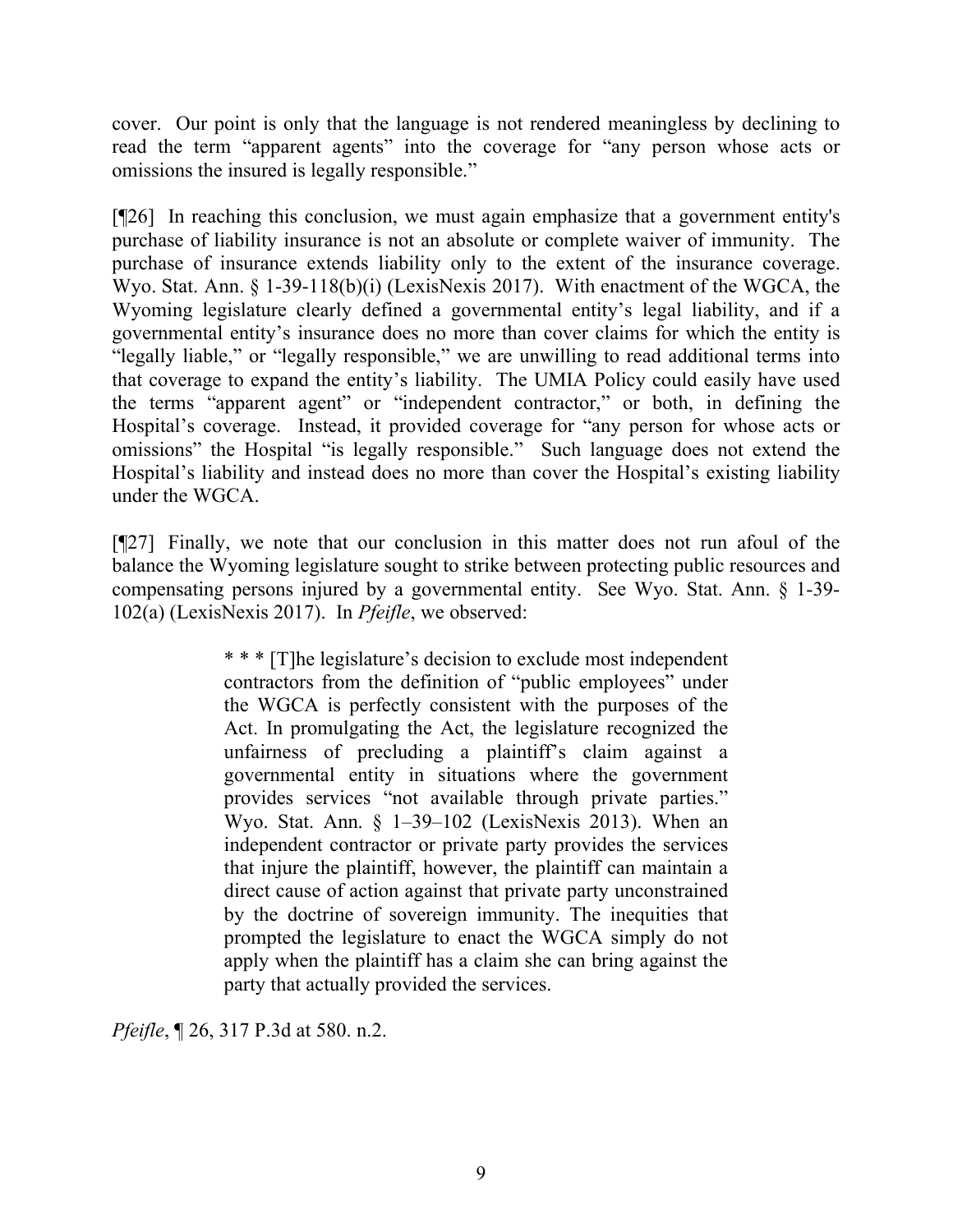## **CONCLUSION**

[¶28] The Hospital's liability insurance did not provide coverage for liability beyond the liability defined by the WGCA, and it therefore did not extend the Hospital's liability to include liability for its apparent agents. We therefore reverse the decision of the district court and remand for entry of an order granting the Hospital's motion for partial summary judgment.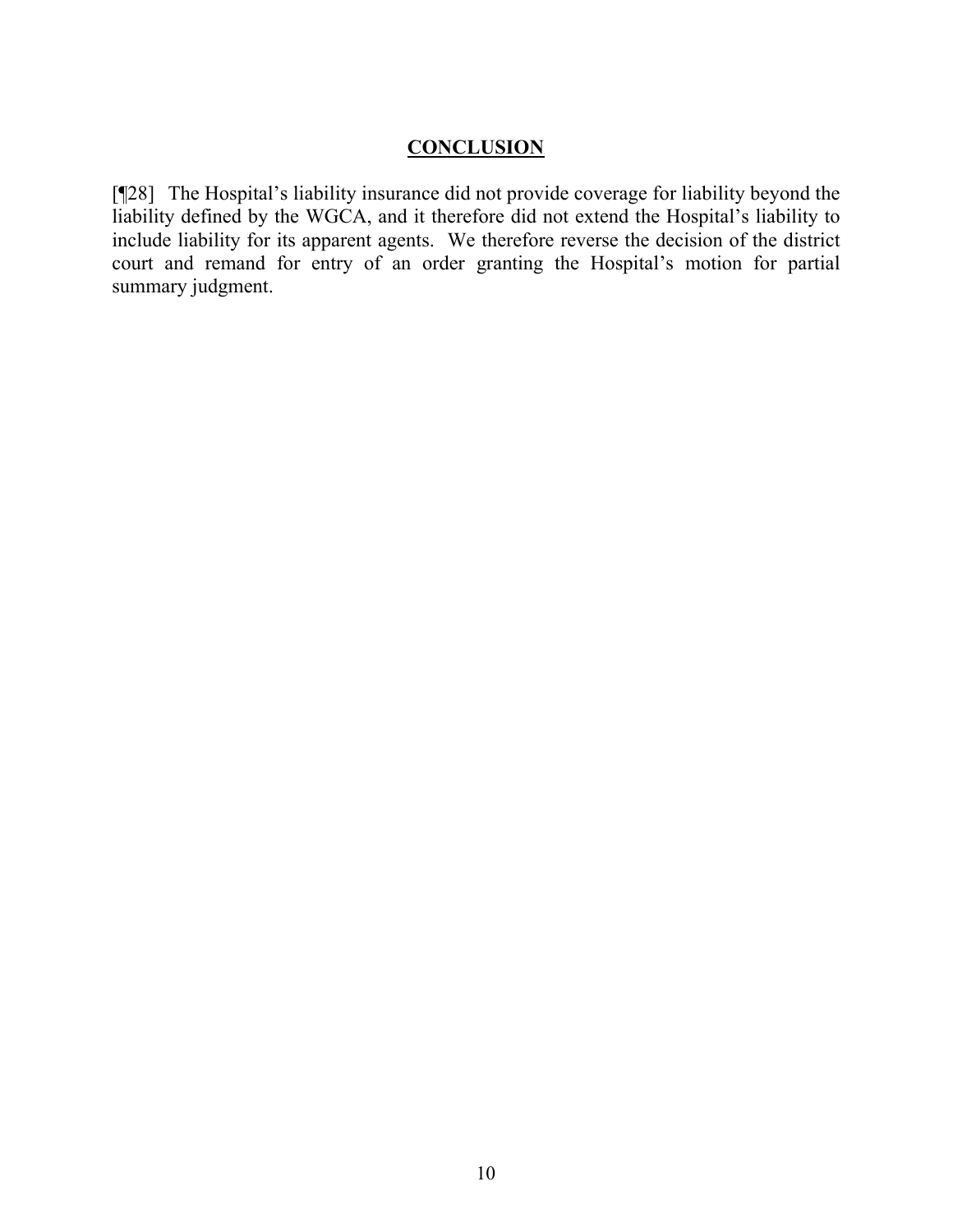**DAVIS, Justice**, specially concurring.

[¶29] I concur in the result reached by the majority on this record, but I have additional reasons for doing so. The insurance policy in this case, with all endorsements, encompasses 86 pages, and so there are many exclusions, definitions, limitations, and provisions of various kinds. This claim falls under Coverage A, "HEALTHCARE SYSTEM MEDICAL PROFESSIONAL LIABILITY." The general covering language, as set forth in the majority opinion, is as follows:

> UMIA agrees to pay on behalf of the **insured** all sums which the **insured** shall become legally obligated to pay as **damages** because of any **claim** or **claims** \* \* \* arising out of the performance of **medical professional services** rendered or which should have been rendered \* \* \* by the **insured** or by any person for whose acts or omissions the **insured** is legally responsible. [Emphasis in original to indicate defined policy terms.]

[¶30] I do not find this language, read in isolation, to be clear. Both parties' interpretations seem circular, and depart from the assumed absence or presence of coverage. However, I think the definition of the term "insured" provides clarity which breaks the impasse and makes resorting to rules of contract interpretation unnecessary. We read an insurance contract as a whole before deciding whether it is ambiguous. *Continental Western Ins. Co. v. Black*, 2015 WY 145, ¶ 18, 361 P.3d 841, 847(Wyo. 2015).

[¶31] On the declaration page of the policy, the "named insured" is, unsurprisingly, Memorial Hospital of Sweetwater County. The term "insured" is further defined in the policy:

"**Insured**" means the following:

(a) the **named insured**; [Emphasis in original.]

\* \* \* \*

(d) Each of the following is also an **insured**:

(1) hospital administrators, members of the Board of Governors, members of the Board of Directors, **employees** or volunteer workers, but only while acting within the scope of their duties.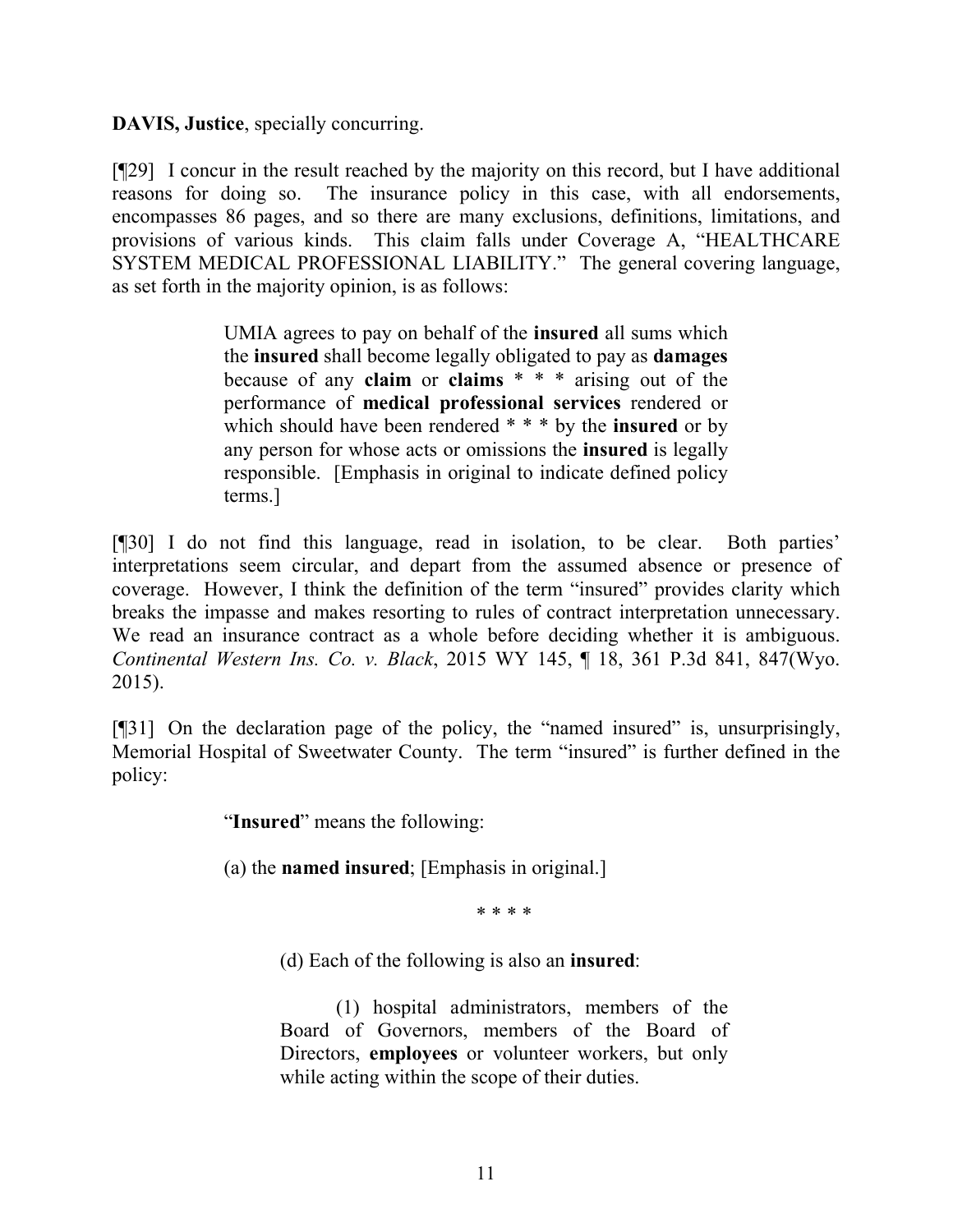However, coverage afforded for employees **does not apply to**:

(a) interns, externs, residents, and dental, osteopathic, chiropractic, podiatrist, or **medical doctors unless specifically endorsed onto this Policy.** [Emphasis added in subparagraph (d).]

(found in "Definitions" section (applicable to terms "[w]hen used in this Policy or Endorsements forming a part hereof")).

[¶32] I understand that this provision makes employees additional insureds – they would be covered if they were sued, even if the hospital was not. However, the policy clearly does not cover any medical doctor who is not endorsed, even if that physician is actually an employee.<sup>10</sup> This language necessarily negates coverage for those listed providers who might appear to be employees but who are not, perhaps even if they are listed on an endorsement, which is extremely unlikely to happen. The carrier has insulated itself from surprises with this clear provision requiring medical doctors and certain other care providers to be specifically identified so that it can measure the risks it insures against. The hospital did endorse a number of individual physicians and other listed care providers as insureds, but Dr. Miao was, of course, not among them.

[¶33] I believe the language clarifies that the policy does not cover medical doctors who are not employees, and then only those specifically endorsed. While this result would be unfortunate for a nongovernmental hospital under *Sharsmith v. Hill*, 764 P.2d 667, 671- 72 (Wyo. 1988), in this case there is no waiver of Sweetwater County Memorial Hospital's immunity under the Wyoming Governmental Claims Act because the hospital has not purchased insurance coverage for ostensible agents who are medical doctors. Wyo. Stat. Ann. § 1-39-118(b)(i) (LexisNexis 2017); *Campbell County Mem'l Hosp. v. Pfeifle*, 2014 WY 3, ¶ 29, 317 P.3d 573, 580-81 (Wyo. 2014). I therefore agree with the result reached by the majority.<sup>11 12</sup>

l

<sup>&</sup>lt;sup>10</sup> There is an exception in a policy endorsement providing coverage for locum tenens physicians covering for employee physicians who are listed as required by the policy, provided that the locums physician and the employee physician do not provide professional services at the same time. This does not apply to Dr. Miao because he was covering for a hospitalist employed by EmCare, not the hospital.

 $11$  In this case, we have only Appellant's statement in its reply brief that UMIA reserved its rights under the policy. However, Appellee has not argued that the policy provisions described above were in some way waived, and we have held that the coverage of an insurance policy may not be extended by waiver or estoppel. *Lewis Holding Co., Inc. v. Forsberg Engerman Co.,* 2014 WY 26, ¶¶ 13-14, 318 P.3d 822, 825-26 (Wyo. 2014) (citing *Sowers v. Iowa Home Mut. Cas. Ins. Co.*, 359 P.2d 488, 493 (Wyo. 1961); *Ricci v. New Hampshire Ins. Co*., 721 P.2d 1081 (Wyo. 1986); *Tadday v. Nat'l Aviation Underwriters*, 660 P.2d 1148 (Wyo. 1983); *St. Paul Fire & Marine Ins. Co. v. Albany Cty. Sch. Dist. No. 1*, 763 P.2d 1255, 1261-62 (Wyo. 1988)).

<sup>&</sup>lt;sup>12</sup> I have some concerns about making decisions about insurance coverage in a case in which the carrier is not directly participating, although it did retain defense counsel for the hospital, who argue against coverage. However,